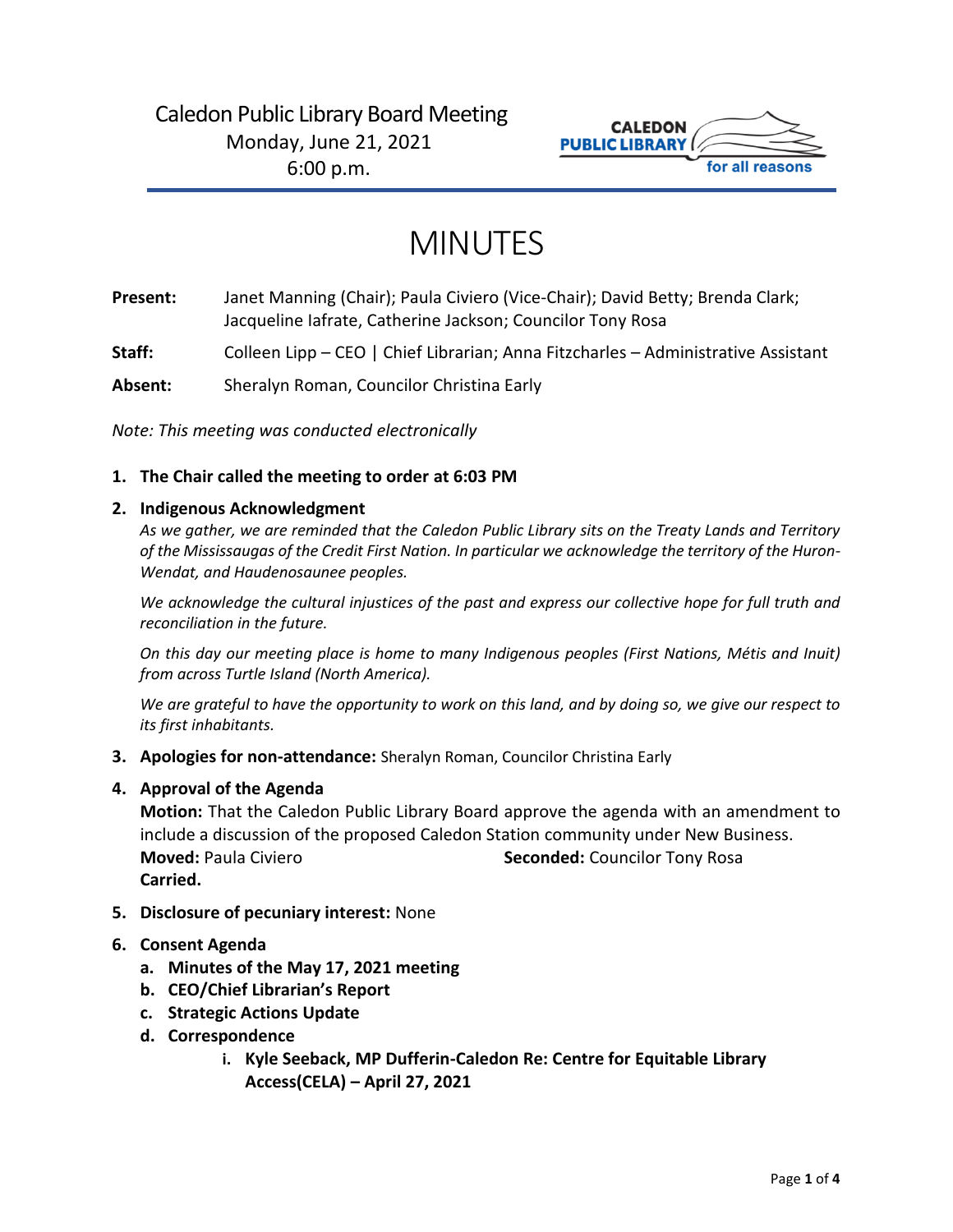- The Strategic Actions Update was withdrawn from the Consent Agenda for separate consideration
- **Motion:** That the Caledon Public Library Board receive all remaining reports and correspondence within the consent agenda.

 **Moved:** David Betty **Seconded:** Jacqueline Iafrate  **Carried.** 

# **7. Strategic Actions Update**

The report was withdrawn from the consent agenda for further discussion regarding concerns related to the Library's lending of life jackets. This initiative is being offered in partnership with Town Community Service's Aquatics staff in tandem with other libraries and municipalities across the province. In advance of its launch the process was thoroughly vetted by the Town's Manager of Purchasing and Risk Management. This special collection will only be made available to residents 18 years and older who have signed a waiver. **Motion:** That the Caledon Public Library Board receive the Strategic Actions Update **Moved:** Councilor Tony Rosa **Seconded:** David Betty **Carried.** 

#### **8. Business arising from the minutes**

There was no business arising from the minutes.

*Brenda Clark joined the meeting at 6:24 pm*

#### **9. Staff Reports**

#### **a. Treasurer's Report and Financial Statements**

**Motion:** That the Caledon Public Library Board receive the Treasurer's Report and related monthly financials.

**Carried.**

**Moved:** David Betty **Seconded: Paula Civiero Seconded: Paula Civiero** 

# **b. Social Media Policy Report**

**Motion:** That the Caledon Public Library Board approve and adopt the revised Social Media Policy.

**Carried.**

**Moved:** Brenda Clark **Seconded:** Jacqueline Iafrate

# **c. Annual Staff Forum Report**

**Motion:** That the Caledon Public Library Board approve the one-day closure of all branches of the Caledon Public Library, on a date to be confirmed by the CEO/Chief Librarian, to allow all staff to participate in a day long staff learning forum. **Moved:** Councilor Tony Rosa **Seconded:** Paula Civiero **Carried.**

# **10. Board and Committee Reports**

- **a. Finance Committee Minutes of May 17, 2021**
- **b. Strategic Action and Assessment Committee Minutes of June 7, 2021**
- **c. Advocacy and Fundraising Committee Meeting Minutes of June 10, 2021**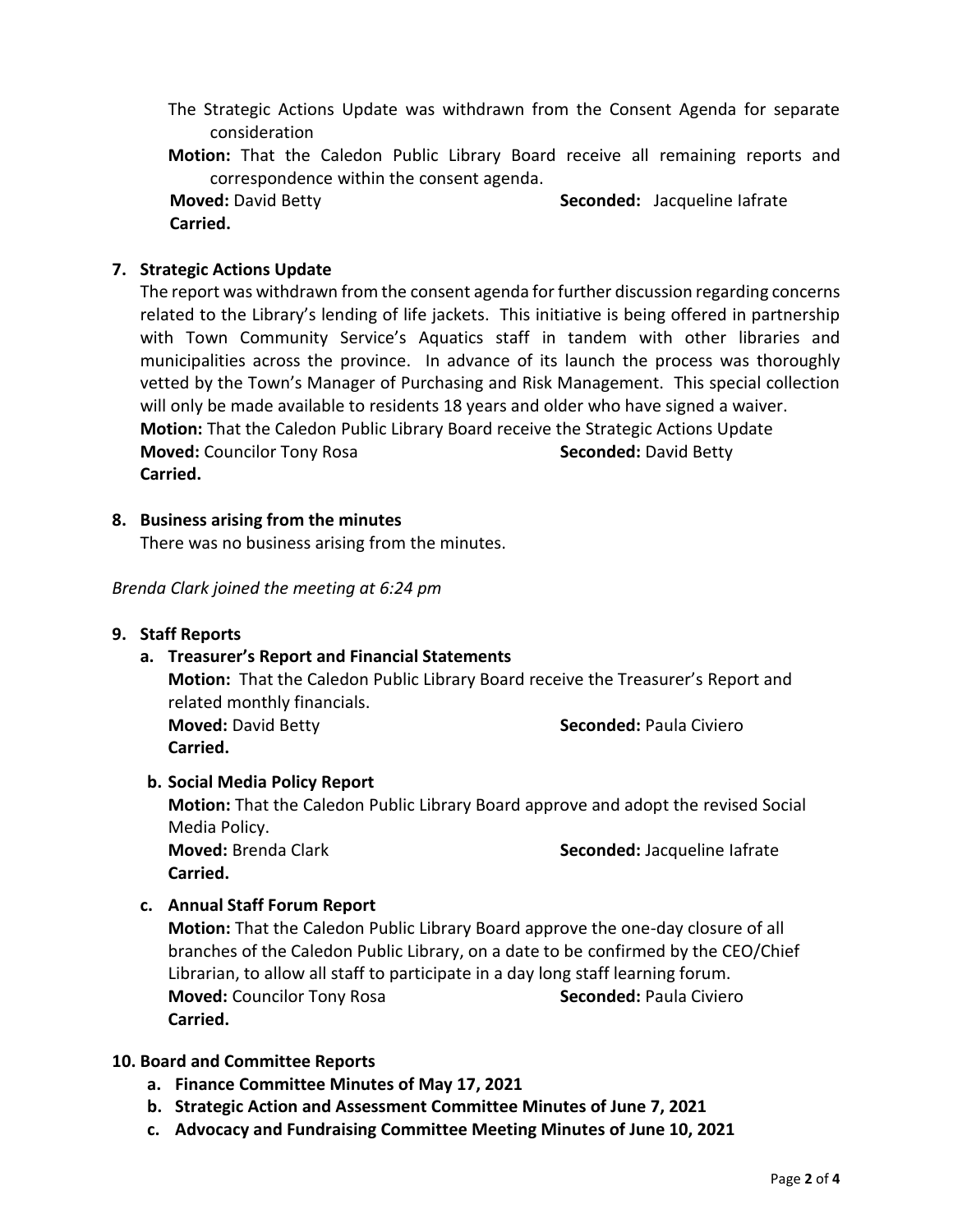# **i. Advocacy Work Plan 2021-22**

**Motion**: That the Caledon Public Library Board receive all committee minutes and work plans.

**Carried.** 

**Moved:** David Betty **Seconded:** Jacqueline Iafrate

*Catherine Jackson joined the meeting at 6:37 pm*

### **d. CLOSED SESSION**

**i. Confidential Report re: Personal matters about an identifiable individual – CEO/Chief Librarian Annual Performance Appraisal Motion:** That the Caledon Public Library Board move into closed session for the purpose of discussing a Confidential Report re: Personal matters about an identifiable individual – CEO/Chief Librarian Annual Performance Appraisal **Moved:** David Betty **Seconded:** Brenda Clark **Carried at 6:39PM**

*All those in attendance other than the Board and the CEO/Chief Librarian were moved to the virtual waiting room so that the Board may enter into closed session.*

**Motion:** That the Caledon Public Library Board resume open session. **Moved:** Paula Civiero **Seconded:** David Betty **Carried at 6:52 PM**

*Open session resumed and those in the waiting room were invited to return to the meeting.*

**Motion:** That the Caledon Public Library Board receive the CEO/Chief Librarian's Annual Performance Evaluation. **Moved:** David Betty **Seconded:** Catherine Jackson **Carried.** 

# **e. CEO\Chief Librarian Goals 2021-22**

**Motion:** That the Caledon Public Library Board approve the CEO/Chief Librarian's Goals for 2021/22 **Moved:** Councilor Tony Rosa **Seconded: David Betty Seconded: David Betty Carried.** 

#### **11. Board Development**

# **a. Core Library Value Discussion – Lifelong Learning and Literacy**

The CEO/Chief Librarian shared a [video](https://www.youtube.com/watch?v=PvUdARItXI0) with the Board, highlighting the importance of Lifelong Learning and Literacy and sparking discussions.

#### **12. Board Work Plan**

### **a. 2021 Work Plan Review**

**Motion:** That the Caledon Public Library Board approve the amended 2021 Work Plan. **Moved:** Councilor Tony Rosa **Seconded:** Jacqueline Iafrate **Carried.**

#### **13. Public Question Period**

There were no members of the public present.